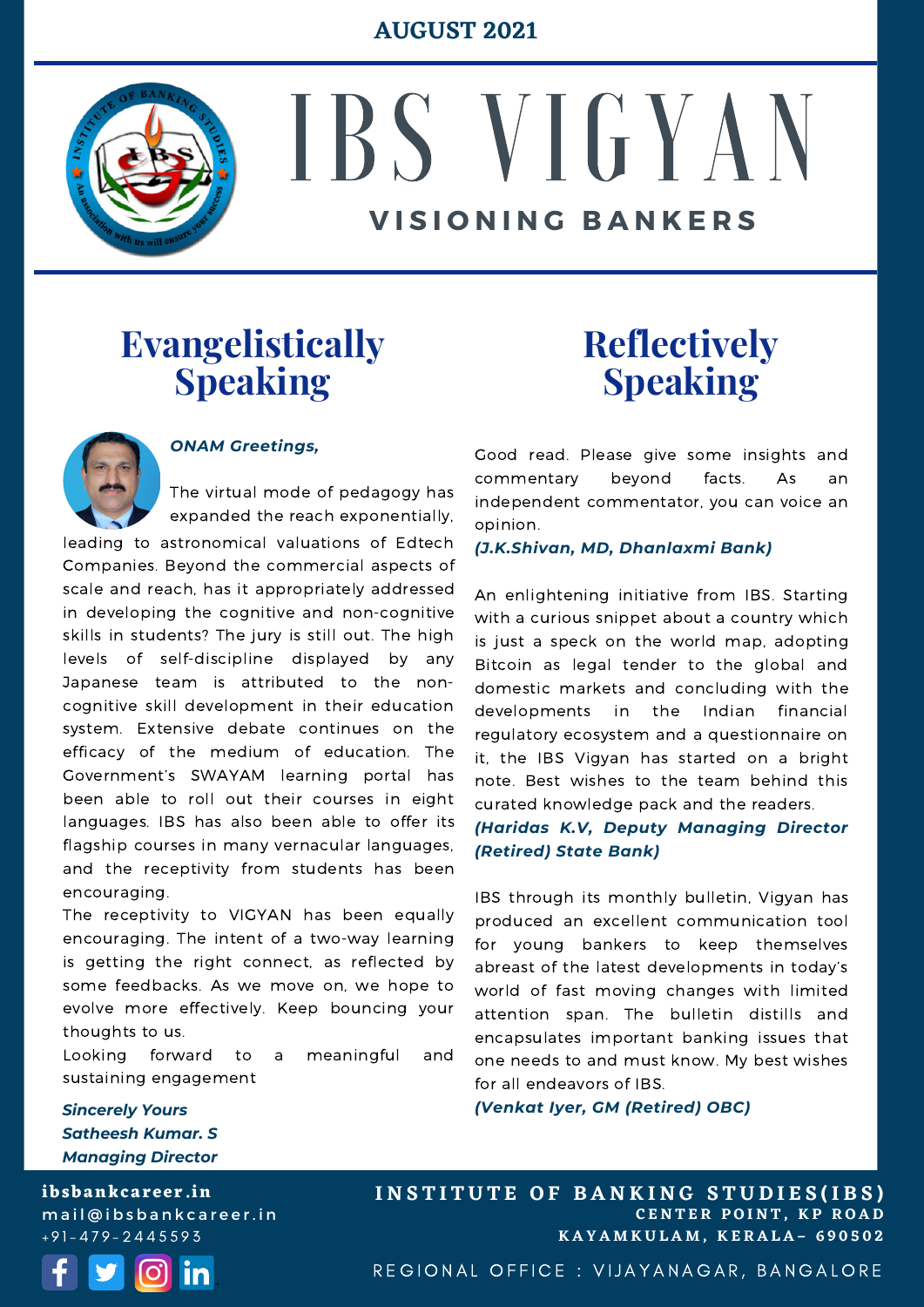



 $|O|$  in V

## **CURATED CUBE**

If Interest Rates, Exchange Rates and Inflation form the three dimensions of a Cube, the underlying symmetry assumes an uneasy cohesion. All Central Banks are aware of this uneasy calm. The latest numbers in Retail Inflation at 5.60% may give some comfort to RBI, but the multitude of measures from their side has failed to keep the benchmark ten-year yield wrapped below 6%. The exchange rate volatility is kept in check with aggressive mopping up of inflows, as seen from the forex reserves climbing to 621 billion dollars.

The GIFT City could soon witness Indian Investors buying into top 50 US Stocks, thanks to the initiative from NSE. Let's wait to see the euphoria in owning a Google or Microsoft Stock directly in your portfolio. Meanwhile, the Chinese Government's intrusion into an otherwise free market saw considerable wealth destruction, especially for overseas investors. The Taxi aggregator Didi is one case in point.

The precipitous fall in US Consumer Confidence Index to a decade low of 70 triggered some whipsawing in asset prices. The launch of E-Rupi and its acceptance will be watched with interest. The speech by RBI Deputy Governor spelt out the Central Bank's roadmap for the introduction of Central Bank Digital Currency. Small is Beautiful, is becoming catchy with more Small Finance Banks poised to get listed and also get attractive valuations.

## **Reflectively Speaking**

Enjoyed reading IBS VIGYAN. Quite informative and very useful for Bankers and Management Professionals. Worth collecting so that one can review before an important talk, interview or test. Congratulate IBS L&D Team for this novel initiative. Wish it was available for my generation decades ago.

#### *(U.K.Sethumadhavan, MD, Xenturion Fintech)*

Have gone through the maiden issue of VIGYAN, an initiative by IBS to encapsulate past month's market events. While its first part – Curated Cube- touches upon the implications of major international and national developments, the latter part – Fourth Pillar – picks up regulatory events. Looking forward to update through the upcoming issues.

*(Ravi.M, Head, Treasury, Kerala Bank)*

Good Idea – a monthly capsule of thorough update of the latest. Very well written and nicely structured. Q&A at the end entices one to be part of it. IBS Vigyan helps in attracting genuinely interested candidates to training and career.

*(Gopikrishnan, Technocrat)*

*Cube gives a third dimension in geometry. Curated Cube is an endeavor to pack together the events in the market over the past month.*

**I N S T I T U T E O F B A N K I N G S T U D I E S (I B S )**

**JAIIB/CAIIB Online Coaching** - *This is the sure shot key that opens up the path for an accelerated career progression. A pass in [JAIIB/CAIIB](https://ibsbankcareer.in/course/) with 90+ marks will ensure that you are handpicked for key assignments with in the country as well as overseas.*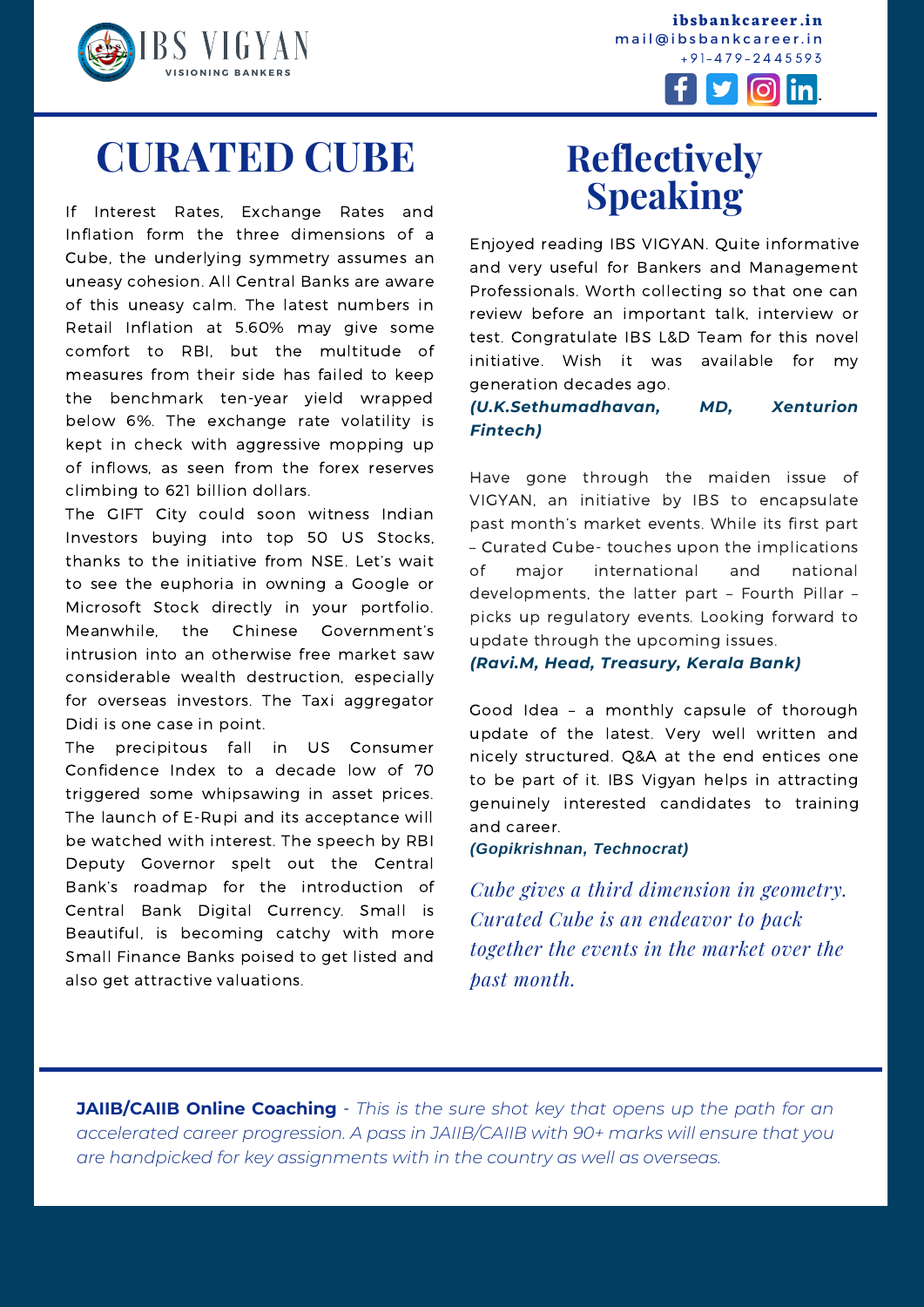

**ibsbankcareer.in** mail@ibsbankcareer.in  $+91 - 479 - 2445593$ 



## **FOURTH PILLAR**

- Directors, relatives of Directors of other Banks for an amount up to  $\bar{\tau}$  5 crores without the prior approval of the Board and Management Committee.
- In the first phase, authorized non-bank PSPs, viz. PPI Issuers, Card Networks and White Label ATM Operators shall be eligible to . participate in Centralized Payment Systems (CPS) viz. Real Time Gross Settlement (RTGS) and National Electronic Fund Transfer (NEFT) systems, as direct members.
- In case of borrowers who have not availed of CC/OD facility from any bank, there is no restriction on opening of current accounts by any bank if exposure of the banking system to such borrowers is less than ₹5 crores.
- In case of borrowers who have not availed of CC/OD facility from any bank and the exposure of the banking system is ₹5 crores or more but less than ₹50 crores, there is no restriction on lending banks to such borrowers from opening a current account. Even non-lending banks can open current accounts for such borrowers, though only for collection purposes.
- For loans to SHGs above ₹10 lakh and up to ₹20 lakh, no collateral should be obtained, and no lien should be marked against savings bank account of SHGs. However, the entire loan (irrespective of the loan outstanding, even if it subsequently goes below ₹10 lakh) would be eligible for coverage under Credit Guarantee Fund for Micro Units (CGFMU).
- Banks can sanction personal loans to Change in the terms of a derivative contract on account of change in reference rate necessitated due to transition from LIBOR to an alternative reference rate shall not be treated as restructuring of the derivative contract, provided all other parameters of the original contract remain unchanged.
	- In view of the resurgence of the Covid-19 pandemic in 2021 and recognising the difficulties it may pose for the borrowers in meeting the operational parameters, it has been decided to defer the target date for meeting the specified thresholds in respect of the four operational parameters, viz.Total Debt / EBITDA, Current Ratio, Debt Service Coverage Ratio (DSCR) and Average Debt Service Coverage Ratio (ADSCR), along with the ratio Total Outside Liabilities / Adjusted Tangible Net Worth (TOL/ATNW) to October 1, 2022.The target date for achieving the ratio TOL/ATNW, as crystallised in terms of the resolution plan, shall remain unchanged as March 31, 2022.
	- The banks were allowed to avail of funds under the MSF by dipping into the Statutory Liquidity Ratio (SLR) up to an additional one per cent of their net demand and time liabilities (NDTL), i.e., cumulatively up to three per cent of NDTL. This facility, has been extended up to December 31, 2021, providing comfort to banks on their liquidity requirements and also to enable them to meet their Liquidity Coverage Ratio (LCR) requirements.

*Fourth Pillar strives to position beyond the three pillars of Basel and is culled from the Four Estates*

**I N S T I T U T E O F B A N K I N G S T U D I E S (I B S )**

**Bank Promotion Online Coaching -** *IBS brings you the perfect blend of Online Coaching and interactive live sessions through its pantheon of highly experienced faculty who fit well into a multi-cultural environment. The collective experience of our faculties exceeds 1000 years.*